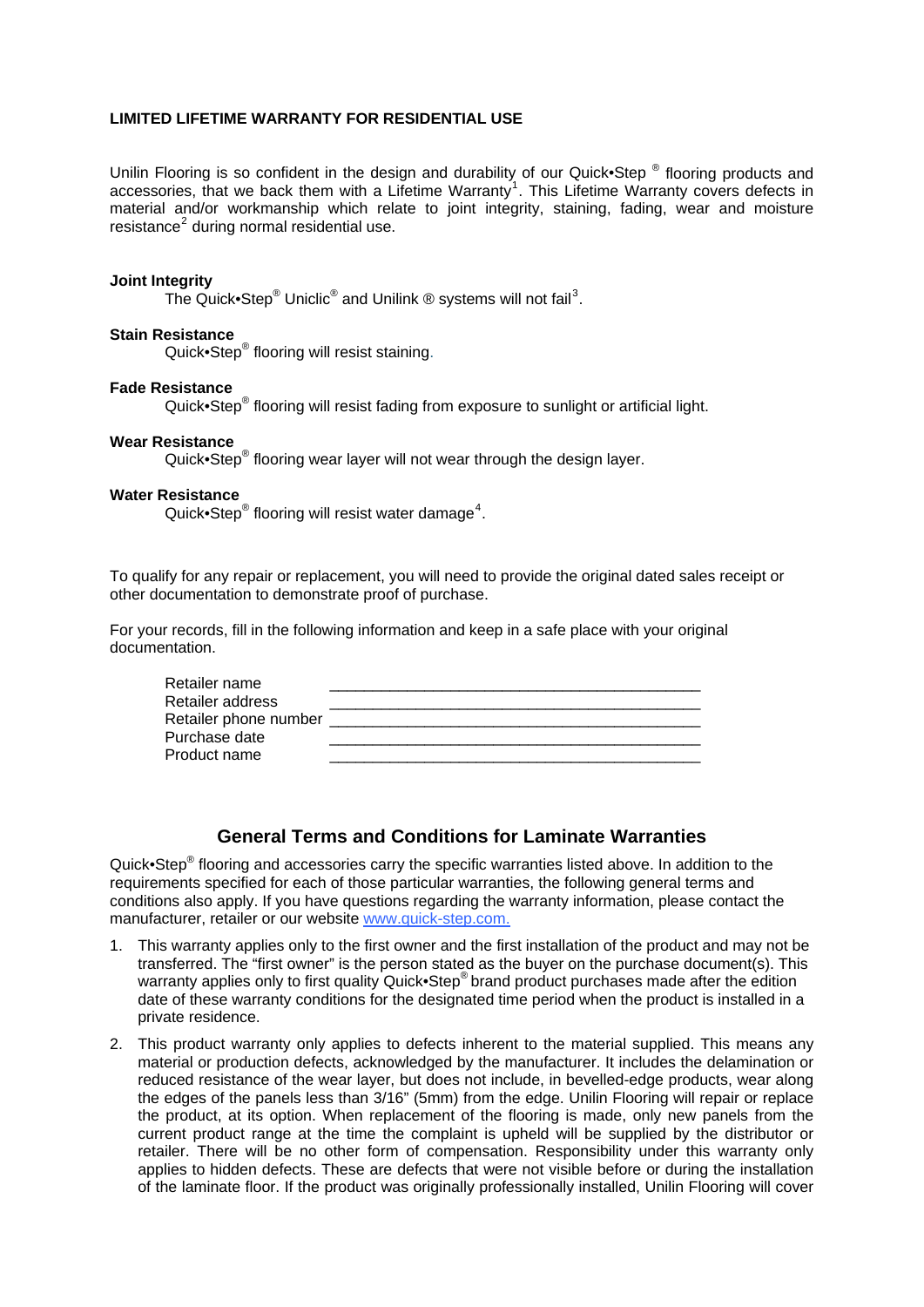reasonable labor costs. Unilin Flooring can never be held liable and is not responsible for any secondary damage.

- 3. The lifetime locking warranty on the Uniclic<sup>®</sup> and Unilink ® joint only applies to open joints greater than 0.01 inches (0.2mm).
- 4. This warranty applies only to first quality Quick•Step® brand product installed according to the manufacturer's recommended installation instructions in indoor residential spaces. We recommend using the approved Quick•Step® Uniclic<sup>®</sup> and Unilink ® accessories as they have been specifically designed and tested for use with Quick•Step® flooring panels. The use of accessories other than Quick•Step® accessories might cause damage to the Quick•Step® floor. In such cases, the warranty provided by Quick•Step® will be void. Proof of compliance with the installation and maintenance instructions recommended by the manufacturer must be provided if a claim is filed. These instructions are located inside 1 out of every 3 flooring cartons or in each individual accessory package. If the instructions are not there, they should be requested from the manufacturer, distributor or retailer. The instructions may also be viewed at [www.quick-step.com.](http://www.quick-step.com/) If installation is not performed by the end user, at least one copy of the installation and maintenance instructions and this residential warranty must be provided to the end user by the installer.
- 5. This warranty does not apply to laminate flooring that has been put to abnormal use or conditions or abused in any way. "Abnormal use or conditions" includes, but is not limited to, water damage from plumbing, storm or flood, damage from smoke, fire or other casualty events; damage caused by negligence, improper alterations of the original manufactured product. "Abuse" is any use of the flooring that is unreasonable considering the normal and expected uses of a laminate floor in a residential environment. The damage to the product must be evident, measuring, per product unit (panel, accessory, etc.) at least 1.40 square centimeter or 0.5 square inch, and must not be the result of abusive, abnormal conditions or accidents, such as but not limited to, damage of mechanical nature, severe impact or scratches (caused by dragging objects or furniture) or cutting. The feet of furniture must always be covered with appropriate protective material. Chairs, sofas or furniture with castors must be fitted with soft rubber wheels, an adequate protective mat or protective castor cups must be put under this furniture.
- 6. A suitable mat or sufficiently large transition area at the entrance door(s) must be used to prevent sand and/or dust from damaging the flooring.
- 7. This warranty does not apply to damage from exposure to extreme heat, dryness, water saturation or stains as a result of chemical or industrial products (other than recommended cleaning products). The floor may not be installed in damp and/or humid areas, in extremely dry areas or areas where there are extremely high temperatures (such as saunas or swimming pool areas).
- 8. This warranty excludes damage caused by water, including but not limited to natural disasters (i.e. floods), naturally occurring conditions/accidents (i.e. appliance and plumbing failures), urine or standing water (water that remains on the floor longer than 30 minutes). The water resistance warranty does not apply to products that are less than 8mm thick and does not apply to bevelled edge products when used in bathrooms.
- 9. This warranty excludes damage caused by water or moisture trapped beneath the floor due to improper sub-flooring or underlayment including but not limited to damage from hydrostatic pressure (water or moisture under the floor that is transmitted to the surface through exerted pressure) or other conditions that result in water or moisture being below the floor.
- 10. This warranty excludes damage caused by moisture left on the floor (or on or around the skirting boards, wall base or profiles), cleaning that is too wet and/or the use of inappropriate cleaning products. Prolonged water exposure could damage your laminate flooring.
- 11. Flooring panels or accessories must be checked carefully for material defects before and during installation and under sufficient lighting. Products with visible defects must not be installed under any circumstances. The distributor or retailer must be informed in writing of such defects within 15 days. After this time has elapsed, no further complaints will be accepted. Color and gloss issues resulting from material added to an existing installation at a later date and non-warranty repairs are excluded from coverage.